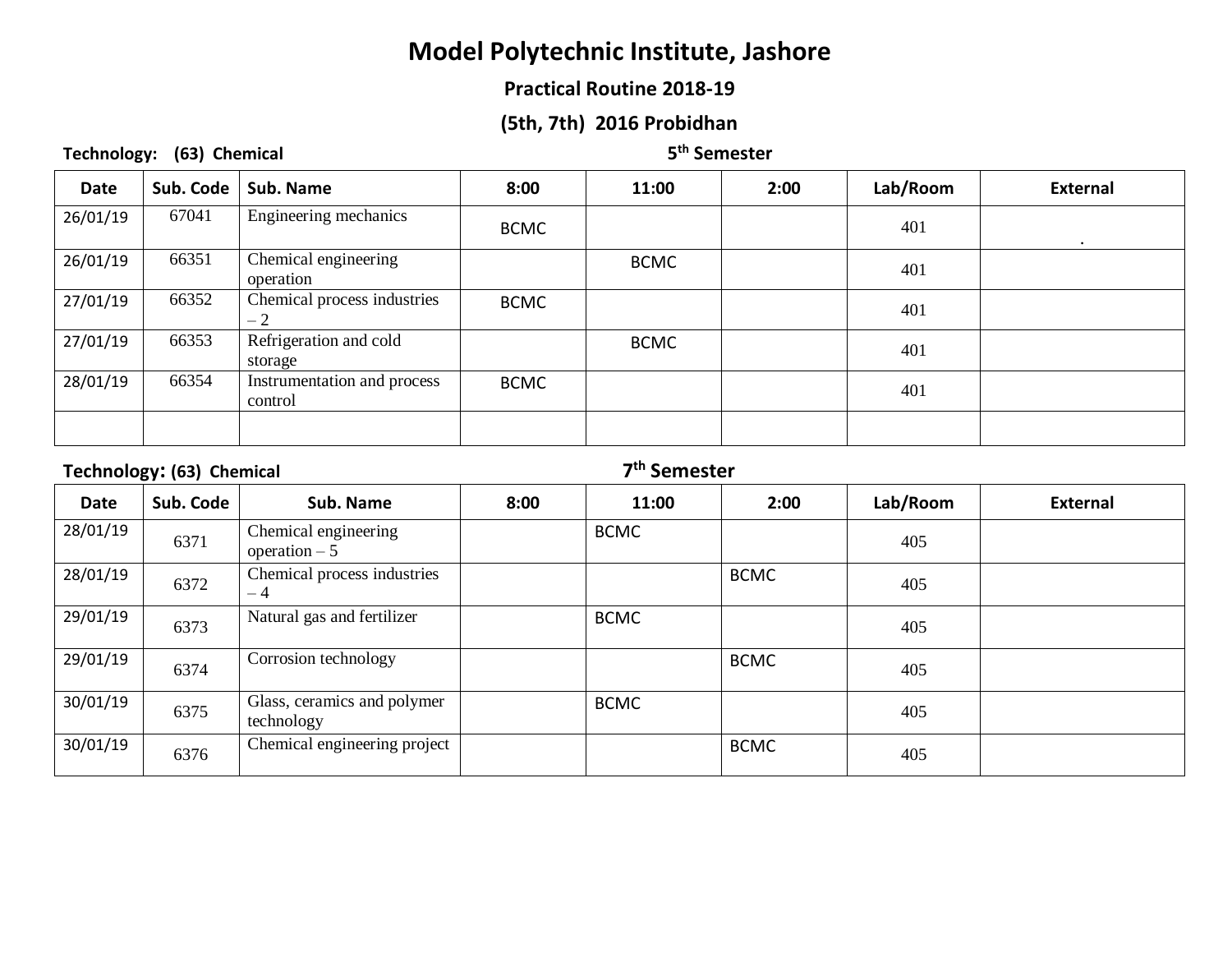## **Practical Routine 2018-19**

# **(5th, 7th) 2016 Probidhan**

# **Technology: (64) Civil 60 Civil 60 Civil 60 Civil 60 Civil 60 Civil 60 Civil 60 Civil 60 Civil 60 Civil 60 Civil 60 Civil 60 Civil 60 Civil 60 Civil 60 Civil 60 Civil 60 Civil 60 Civil 60 Civil 60 Civil 60 Civil 60 Civil**

| <b>Date</b> | Sub. Code | Sub. Name                   | 8:00    | 11:00   | 2:00        | Lab/Room            | <b>External</b> |
|-------------|-----------|-----------------------------|---------|---------|-------------|---------------------|-----------------|
| 26/01/19    | 66453     | Water supply engineering    | BCMC(A) | BCMC(B) | $CPI + BTC$ | Surveying Lab / 304 |                 |
| 27/01/19    | 66454     | Theory of structure         | BCMC(A) | BCMC(B) | CPI +BTC    | Surveying Lab / 304 |                 |
| 28/01/19    | 66455     | Estimating and costing $-2$ | BCMC(A) | BCMC(B) | $CPI + BTC$ | Surveying Lab / 304 |                 |
| 29/01/19    | 66456     | <b>Hydraulics</b>           | BCMC(A) | BCMC(B) | CPI +BTC    | Surveying Lab / 304 |                 |
| 30/01/19    | 66451     | Construction process -2     | BCMC(A) | BCMC(B) | $CPI + BTC$ | Surveying Lab / 304 |                 |
| 31/01/19    | 66452     | Surveying $-3$              | BCMC(A) | BCMC(B) | CPI +BTC    | Surveying Lab / 304 |                 |

### **Technology: (64) Civil 7**

| <b>Date</b> | Sub. Code | Sub. Name                                   | 8:00    | 11:00          | 2:00        | Lab/Room        | <b>External</b> |
|-------------|-----------|---------------------------------------------|---------|----------------|-------------|-----------------|-----------------|
| 26/01/19    | 6472      | Environmental Engineering -                 | BCMC(A) | BCMC (B)+ MMPI | $CPI + BTC$ | Civil Lab / 303 |                 |
| 27/01/19    | 6473      | Transporting engineering - 2                | BCMC(A) | BCMC (B)+ MMPI | $CPI + BTC$ | Civil Lab / 303 |                 |
| 28/01/19    | 6474      | Design of structure - 2                     | BCMC(A) | BCMC (B)+ MMPI | $CPI + BTC$ | Civil Lab / 303 |                 |
| 29/01/19    | 6475      | Hydrology and water<br>resource Engineering | BCMC(A) | BCMC (B)+ MMPI | $CPI + BTC$ | Civil Lab / 303 |                 |
| 30/01/19    | 6476      | Civil engineering project                   | BCMC(A) | BCMC (B)+ MMPI | $CPI + BTC$ | Civil Lab / 303 |                 |
| 31/01/19    | 6471      | Estimating and costing $-2$                 | BCMC(A) | BCMC (B)+ MMPI | $CPI + BTC$ | Civil Lab / 303 |                 |

- **BCMC th(A)= 226238, 330788 – 330842 = 25**
- **BCMC th(B)= 330843 – 330884 = 22**
- **BCMC 7 th(A)= 226182 – 226254 = 40**
- **BCMC 7 th(B)= 226255 – 226271, 507799, 722908 – 722985, 821829 - 821913 = 34**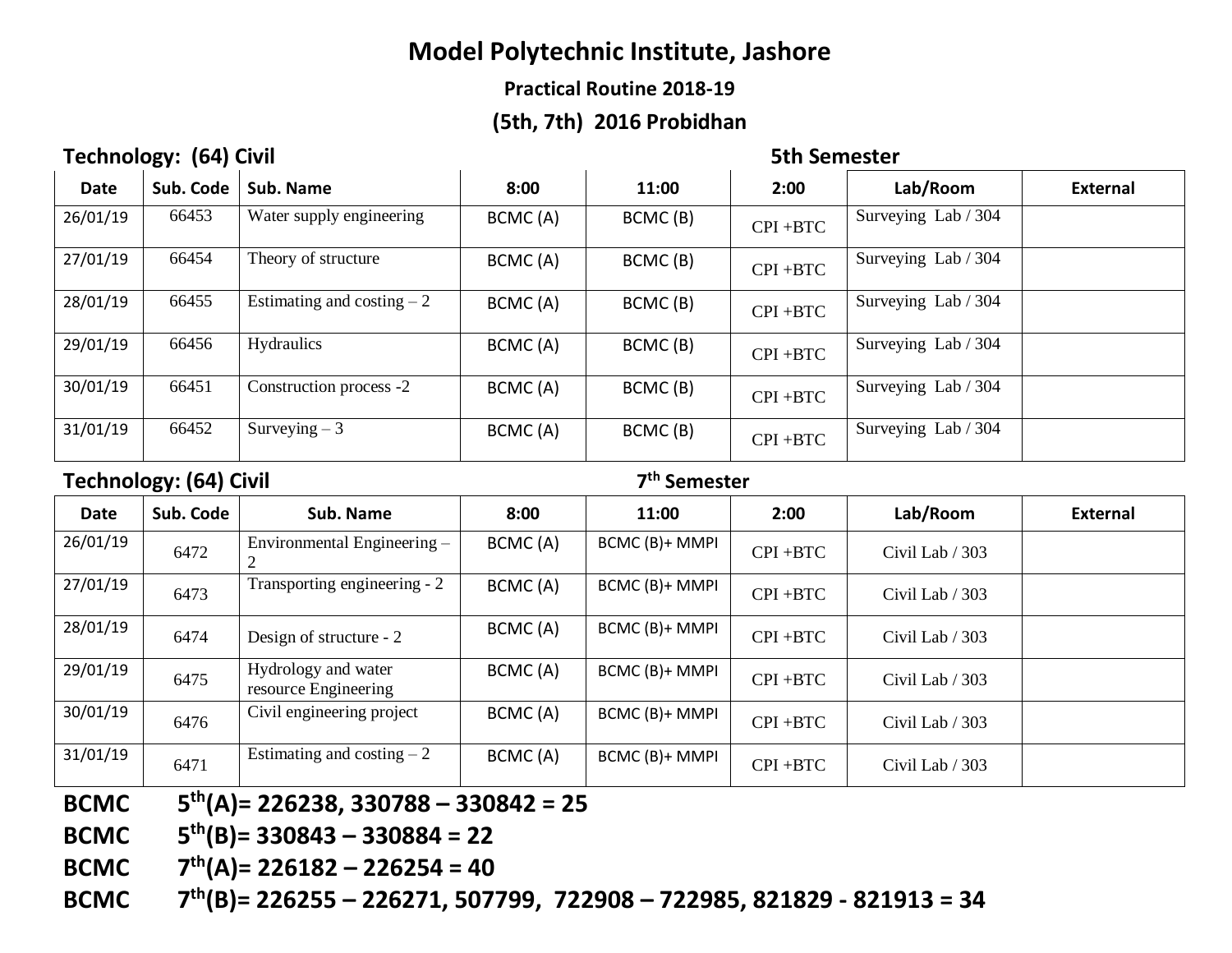## **Practical Routine 2018-19**

# **(5th, 7th) 2016 Probidhan**

# **Technology: (66) Computer 6th Semester** 5th Semester

| <b>Date</b> | Sub. Code | Sub. Name                        | 8:00    | 11:00   | 2:00            | Lab/Room      | <b>External</b> |
|-------------|-----------|----------------------------------|---------|---------|-----------------|---------------|-----------------|
| 26/01/19    | 66652     | Surveillance security system     | BCMC(A) | BCMC(B) | BTC+MMPI        | Com Lab -03   |                 |
| 27/01/19    | 66655     | PCB design and circuit<br>system | BCMC(A) | BCMC(B) | BTC+MMPI        | Com Lab -03   |                 |
| 28/01/19    | 66651     | Programming in Java              | BCMC(A) | BCMC(B) | BTC+MMPI        | Com Lab -03   |                 |
| 29/01/19    | 66653     | Sequential logic system          | BCMC(A) | BCMC(B) | BTC+MMPI        | Com Lab -03   |                 |
| 30/01/19    | 68546     | Operating system application     | BCMC(A) | BCMC(B) | <b>BTC+MMPI</b> | $Com Lab -03$ |                 |
| 31/01/19    | 66654     | Web develop project              | BCMC(A) | BCMC(B) | <b>BTC+MMPI</b> | Com Lab -03   |                 |

## **Technology: (66) Computer 7**

**th Semester**

|             | .         |                                         |         |              |      |             |                 |
|-------------|-----------|-----------------------------------------|---------|--------------|------|-------------|-----------------|
| <b>Date</b> | Sub. Code | Sub. Name                               | 8:00    | 11:00        | 2:00 | Lab/Room    | <b>External</b> |
| 26/01/19    | 8572      | Multimedia and graphics                 | BCMC(A) | BCMC (B)+BTC |      | Com Lab -01 |                 |
| 27/01/19    | 6672      | System analysis and design              | BCMC(A) | BCMC (B)+BTC |      | Com Lab -01 |                 |
| 28/01/19    | 6671      | Embedded system and PLC                 | BCMC(A) | BCMC (B)+BTC |      | Com Lab -01 |                 |
| 29/01/19    | 6673      | Data communication and<br>$network - 2$ | BCMC(A) | BCMC (B)+BTC |      | Com Lab -01 |                 |
| 30/01/19    | 6674      | Computer engineering<br>project         | BCMC(A) | BCMC (B)+BTC |      | Com Lab -01 |                 |

**BCMC 5 th(A)= 330887 – 330947 = 35** 

**BCMC 5 th(B)= 330949 – 331016 = 30**

**BCMC 7 th(A)= 226276 – 226359 = 30** 

**BCMC 7 th(B)= 226360 – 226383, 626575,723027, 44, 47, 821944 = 15**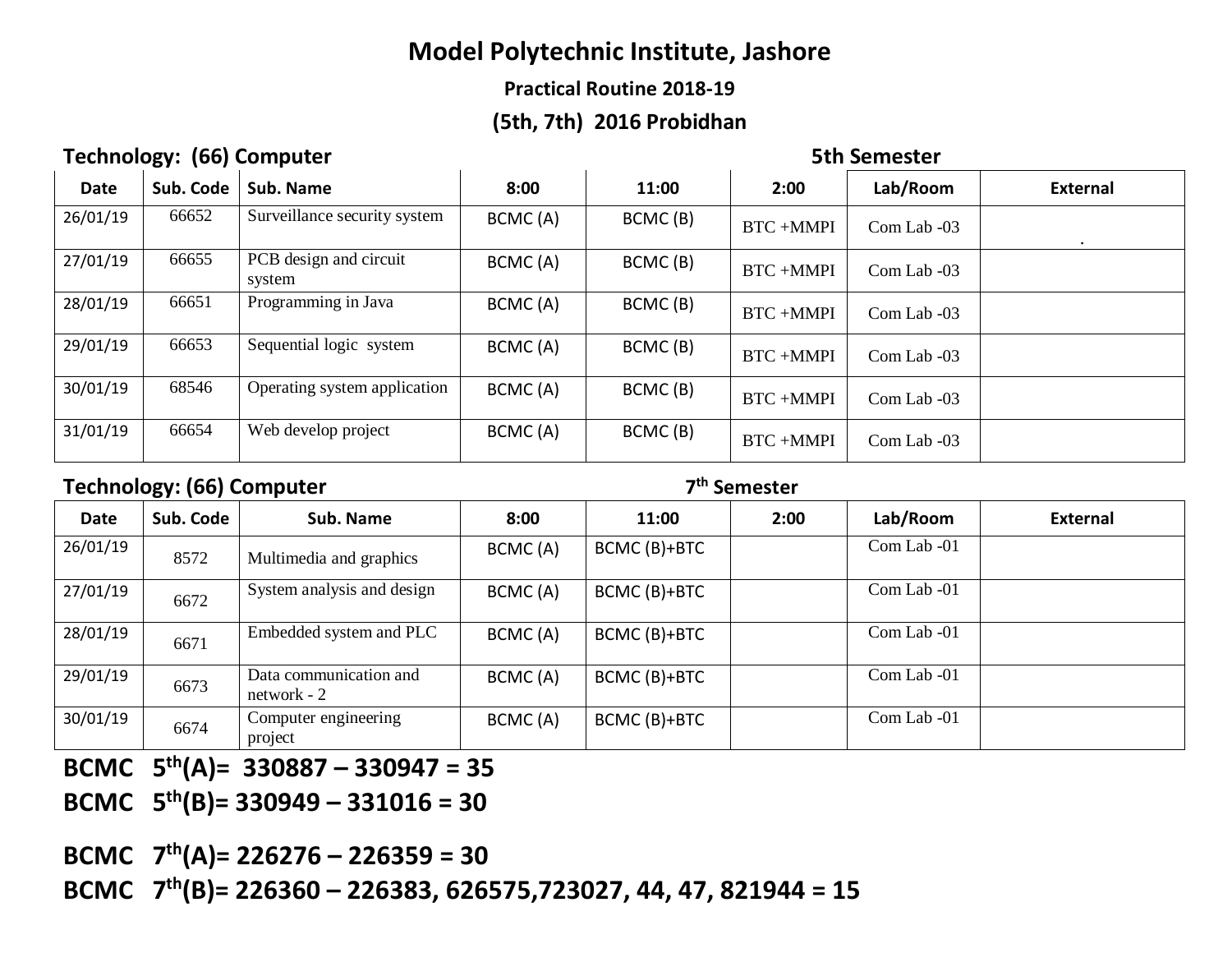## **Practical Routine 2018-19**

# **(5th, 7th) 2016 Probidhan**

# **Technology: (67) Electrical 6th Semester** 5th Semester

| <b>Date</b> | Sub. Code | Sub. Name                                       | 8:00    | 11:00   | 2:00                      | Lab/Room     | <b>External</b> |
|-------------|-----------|-------------------------------------------------|---------|---------|---------------------------|--------------|-----------------|
| 26/01/19    | 66752     | Generation of electrical<br>power               | BCMC(A) | BCMC(B) | <b>BTC</b><br>$+MMPI+CPI$ | ET LAB / 201 |                 |
| 27/01/19    | 66751     | Electrical and electronic<br>$measurements - 1$ | BCMC(A) | BCMC(B) | <b>BTC</b><br>$+MMPI+CPI$ | ET LAB / 201 |                 |
| 28/01/19    | 66856     | Digital electronics and<br>microprocessor       | BCMC(A) | BCMC(B) | <b>BTC</b><br>$+MMPI+CPI$ | ET LAB / 201 |                 |
| 29/01/19    | 66753     | Renewable energy                                | BCMC(A) | BCMC(B) | <b>BTC</b><br>$+MMPI+CPI$ | ET LAB / 201 |                 |

# **Technology: (67) Electrical 7**

#### **th Semester**

| Date     | Sub. Code | Sub. Name                                    | 8:00     | 11:00          | 2:00        | Lab/Room        | <b>External</b> |
|----------|-----------|----------------------------------------------|----------|----------------|-------------|-----------------|-----------------|
| 26/01/19 | 6774      | Transmission and<br>distribution of $EE - 2$ | BCMC(A)  | BCMC (B)+ MMPI | BTC+CPI     | E.P Shop / 202  |                 |
| 27/01/19 | 6659      | Programming in C                             | BCMC (A) | BCMC (B)+ MMPI | BTC+CPI     | E.P Shop $/202$ |                 |
| 28/01/19 | 6773      | Switch gear and protection                   | BCMC(A)  | BCMC (B)+ MMPI | BTC+CPI     | E.P Shop $/202$ |                 |
| 29/01/19 | 6772      | Electrical engineering project               | BCMC(A)  | BCMC (B)+ MMPI | $BTC + CPI$ | E.P Shop / 202  |                 |
| 30/01/19 | 6863      | Instrumentation and process<br>control       | BCMC(A)  | BCMC (B)+ MMPI | $BTC + CPI$ | E.P Shop / 202  |                 |
| 31/01/19 | 6771      | A.C machine - 2                              | BCMC (A) | BCMC (B)+ MMPI | BTC+CPI     | E.P Shop / 202  |                 |

- **# BCMC 5 th(A)= 331019 – 331077 = 26**
- **# BCMC 5 th(B)= 331078 – 331133 = 27**

**# BCMC 7 th(A)= 226386 – 226446 = 28** 

**# BCMC 7 th(B)= 226448 – 226478, 644195, 821991, 98, 822322-822401 = 28**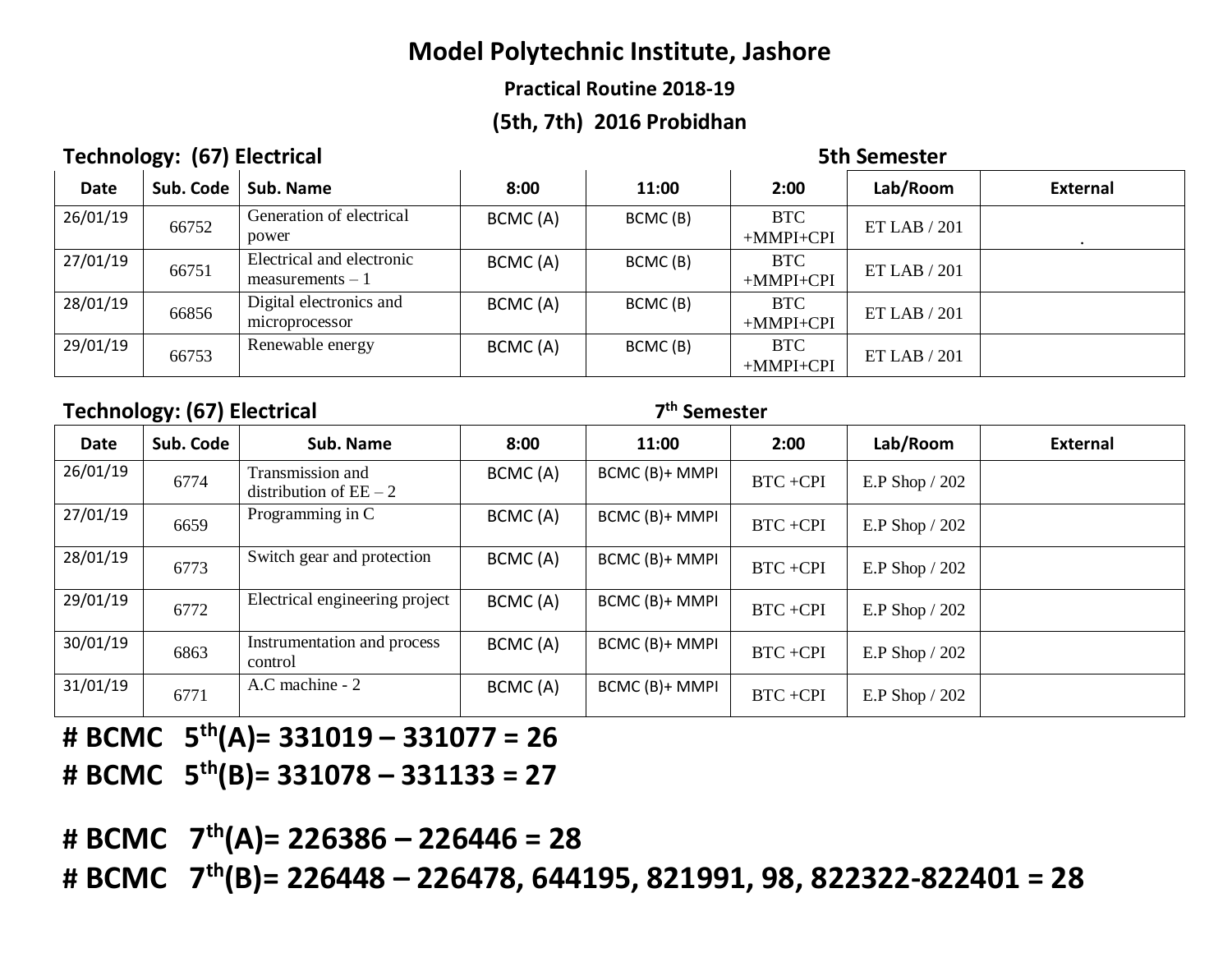## **Practical Routine 2018-19**

# **(5th, 7th) 2016 Probidhan**

# **Technology: (68) Electronics** 6. The setting of the setting of the setting of the setting of the setting of the setting of the setting of the setting of the setting of the setting of the setting of the set of the set of t

| <b>Date</b> | Sub. Code | Sub. Name                             | 8:00        | 11:00       | 2:00        | Lab/Room    | <b>External</b> |
|-------------|-----------|---------------------------------------|-------------|-------------|-------------|-------------|-----------------|
| 26/01/19    | 66851     | Television and radio<br>engineering   | <b>BCMC</b> |             |             | Ent Lab/403 |                 |
| 26/01/19    | 66852     | Electronic measuring<br>instruments   |             | <b>BCMC</b> |             | Ent Lab/403 |                 |
| 27/01/19    | 66853     | Advanced communication<br>engineering | <b>BCMC</b> |             |             | Ent Lab/403 |                 |
| 27/01/19    | 66854     | Advanced digital electronics          |             | <b>BCMC</b> |             | Ent Lab/403 |                 |
| 27/01/19    | 66855     | Electronics servicing                 |             |             | <b>BCMC</b> | Ent Lab/403 |                 |

# **Technology: (68) Electronics 7**

| <b>Date</b> | Sub. Code | Sub. Name                              | 8:00        | 11:00       | 2:00        | Lab/Room    | <b>External</b> |
|-------------|-----------|----------------------------------------|-------------|-------------|-------------|-------------|-----------------|
| 28/01/19    | 6871      | Microcontroller and<br>embedded system | <b>BCMC</b> |             |             | Ent Lab/403 |                 |
| 28/01/19    | 6872      | Computer control and<br>robotics       |             | <b>BCMC</b> |             | Ent Lab/403 |                 |
| 28/01/19    | 6873      | Industrial control and P.L.C           |             |             | <b>BCMC</b> | Ent Lab/403 |                 |
| 29/01/19    | 6874      | Microwave radar &<br>navigation Aids   | <b>BCMC</b> |             |             | Ent Lab/403 |                 |
| 29/01/19    | 6875      | Biomedical engineering                 |             | <b>BCMC</b> |             | Ent Lab/403 |                 |
| 29/01/19    | 6876      | Electronic project                     |             |             | <b>BCMC</b> | Ent Lab/403 |                 |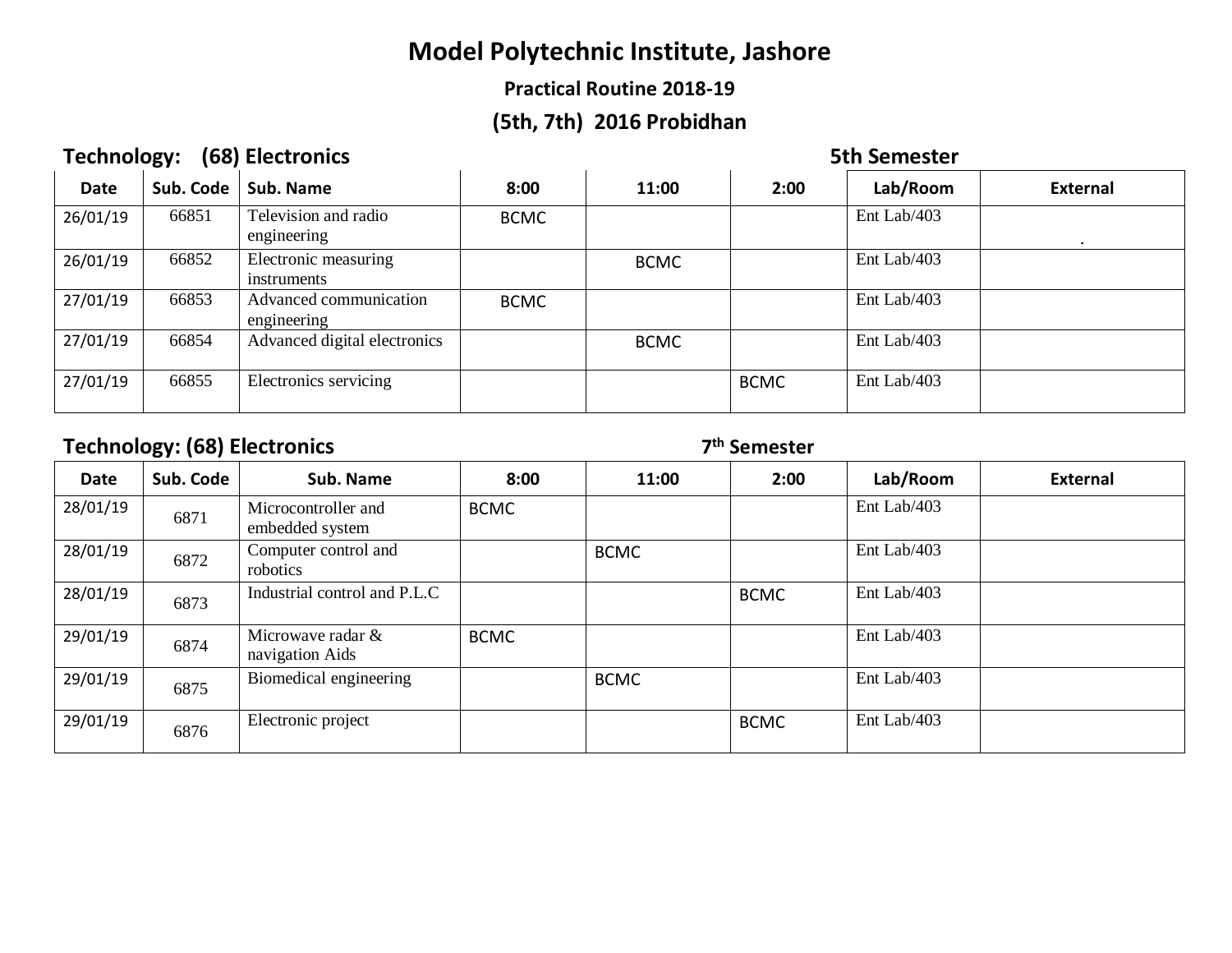## **Practical Routine 2018-19**

# **(5th, 7th) 2016 Probidhan**

# **Technology: (70) Mechanical 6th Semester** 5th Semester

| <b>Date</b> | Sub. Code | Sub. Name                               | 8:00        | 11:00 | 2:00 | Lab/Room      | <b>External</b> |
|-------------|-----------|-----------------------------------------|-------------|-------|------|---------------|-----------------|
| 26/01/19    | 67051     | Hydraulics and hydraulic<br>machineries | <b>BCMC</b> |       |      | Mec. Shop/404 |                 |
| 27/01/19    | 67052     | Mechanical estimating and<br>costing    | <b>BCMC</b> |       |      | Mec. Shop/404 |                 |
| 28/01/19    | 67053     | Advanced welding $-1$                   | <b>BCMC</b> |       |      | Mec. Shop/404 |                 |
| 29/01/19    | 67054     | CAD and CAM                             | <b>BCMC</b> |       |      | Mec. Shop/404 |                 |

# **Technology: (70) Mechanical 7**

|             | .         |                |      |             |      |               |                 |
|-------------|-----------|----------------|------|-------------|------|---------------|-----------------|
| <b>Date</b> | Sub. Code | Sub. Name      | 8:00 | 11:00       | 2:00 | Lab/Room      | <b>External</b> |
| 26/01/19    | 7071      | Machine design |      | <b>BCMC</b> |      | Mec. Shop/404 |                 |
| 27/01/19    | 7072      | Tool design    |      | <b>BCMC</b> |      | Mec. Shop/404 |                 |
| 28/01/19    | 7075      | Mechatronics   |      | <b>BCMC</b> |      | Mec. Shop/404 |                 |
| 29/01/19    | 7076      | project        |      | <b>BCMC</b> |      | Mec. Shop/404 |                 |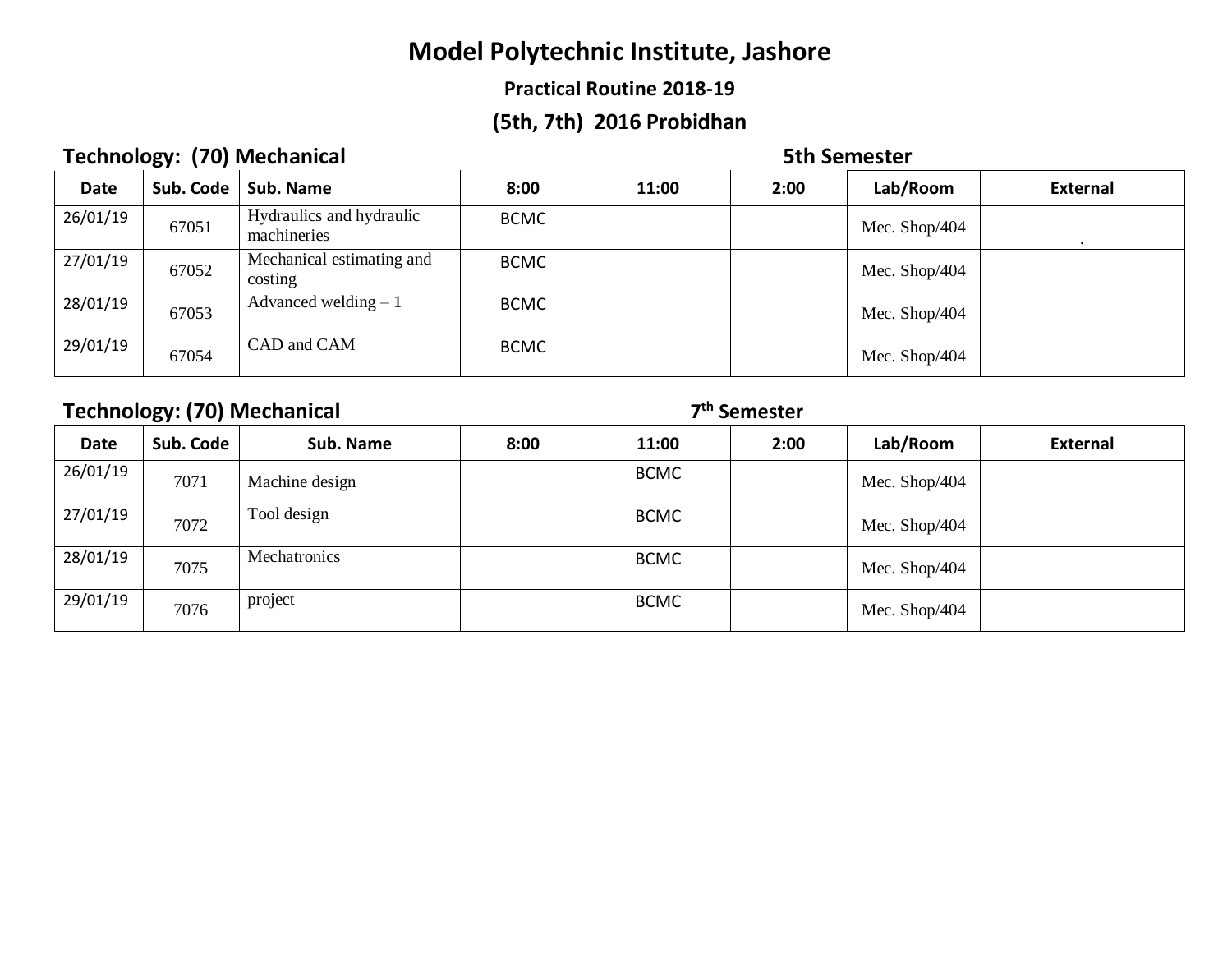## **Practical Routine 2018-19**

# **(5th, 7th) 2016 Probidhan**

# **Technology: (79) Marine 6th Semester** 5th Semester

| <b>Date</b> | Sub. Code | Sub. Name                          | 8:00        | 11:00       | 2:00 | Lab/Room | <b>External</b> |
|-------------|-----------|------------------------------------|-------------|-------------|------|----------|-----------------|
| 26/01/19    | 67951     | Marine engines and<br>construction | <b>BCMC</b> |             |      | 405      |                 |
| 26/01/19    | 67955     | Instruments and control            |             | <b>BCMC</b> |      | 405      |                 |
| 27/01/19    | 67054     | CAD and CAM                        | <b>BCMC</b> |             |      | 405      |                 |
| 27/01/19    | 67056     | Advanced machine shop              |             | <b>BCMC</b> |      | 405      |                 |

# **Technology: (79) Marine 7**

| <b>Date</b> | Sub. Code | Sub. Name                          | 8:00 | 11:00 | 2:00        | Lab/Room       | <b>External</b> |
|-------------|-----------|------------------------------------|------|-------|-------------|----------------|-----------------|
| 26/01/19    | 7971      | Engine installation and<br>testing |      |       | <b>BCMC</b> | Chy Lab / 301  |                 |
| 27/01/19    | 7972      | Ship propulsion system             |      |       | <b>BCMC</b> | Chy Lab / 301  |                 |
| 28/01/19    | 7973      | Marine steam & Gas turbine         |      |       | <b>BCMC</b> | Chy Lab / 301  |                 |
| 29/01/19    | 7974      | Ship construction and Fitting      |      |       | <b>BCMC</b> | Chy Lab / 301  |                 |
| 30/01/19    | 7976      | Marine electro technology          |      |       | <b>BCMC</b> | Chy Lab / 301  |                 |
| 31/01/19    | 7977      | Instrumentation and control        |      |       | <b>BCMC</b> | Chy Lab $/301$ |                 |